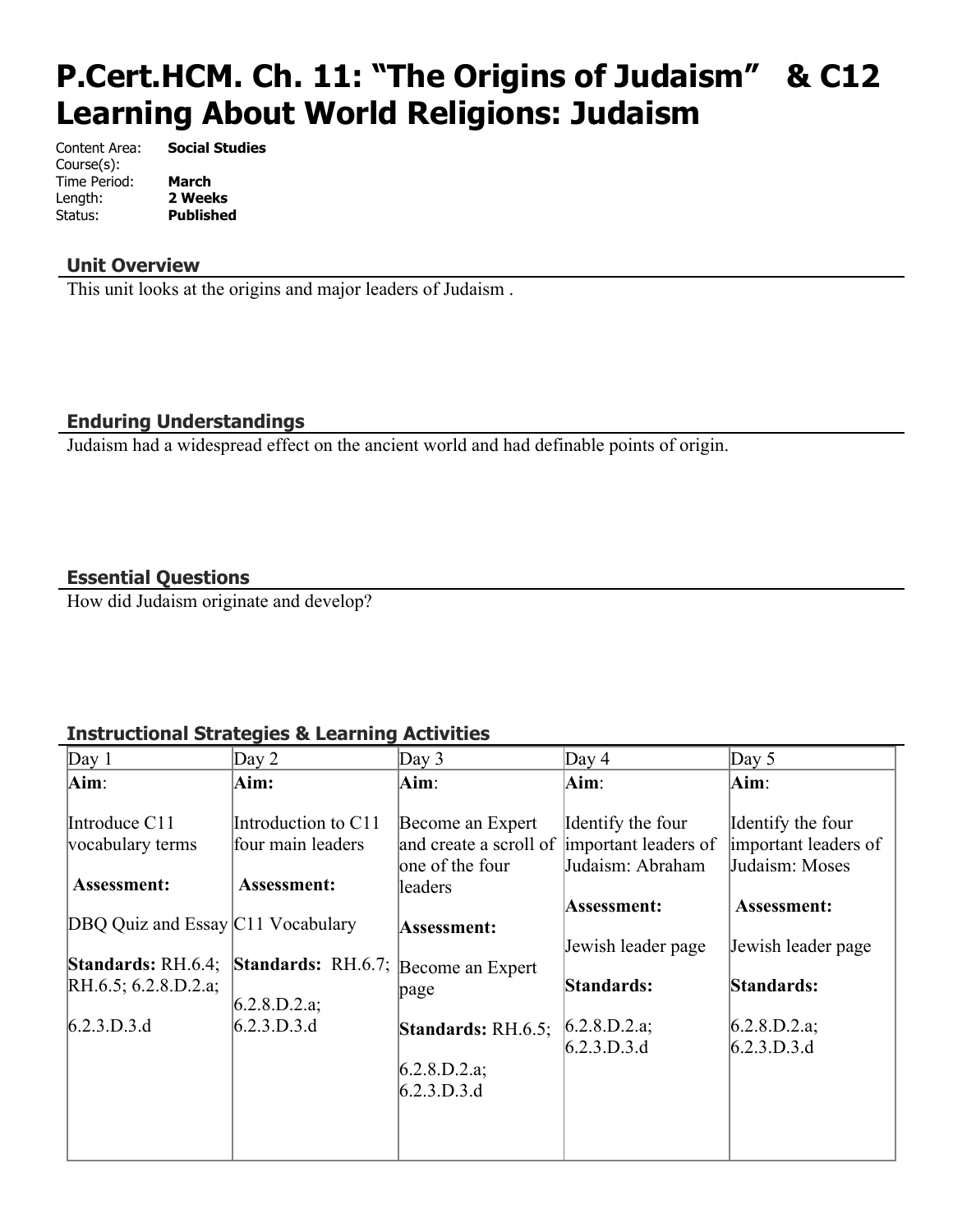6<sup>th</sup> Social Studies History Alive! Chapter 11 "The Origins of Judaism" Essential Question: How did Judaism originate and develop?

NJSLS: RI.6.1-4; L.6.6, RH.6.4; RH.6.5; RH.6.7; WHST.6.4, 9, 10 : 6.2.8.D.2.a., 6.2.8.D.3.d

| Day $6$                                                                                              | Day 7                         | Day $8$                                            | Day $9$                                          | Day $10$                             |
|------------------------------------------------------------------------------------------------------|-------------------------------|----------------------------------------------------|--------------------------------------------------|--------------------------------------|
| Aim:                                                                                                 | Aim:                          | Aim:                                               | $\mathbf{Aim}$ :                                 | Aim:                                 |
| Identify the four important Review understanding of<br>leaders of Judaism: King<br>David and Solomon | Judaism.<br>Assessment:       | Assess understanding of<br>Judaism.<br>Assessment: | Identify the<br>key<br>components<br>of Judaism; | Holocaust<br>understanding           |
| Assessment:                                                                                          |                               |                                                    |                                                  |                                      |
|                                                                                                      | C11 Review;                   | $C11$ Test                                         |                                                  | Procedure:                           |
| Jewish leader page                                                                                   | Standards:                    | <b>Standards: RH.6.10:</b>                         | Assessment:  1. Analyze                          |                                      |
| Standards:<br>$6.2.8$ , D.2.a; 6.2.3. D.3.d                                                          | $6.2.8$ , D.2.a; 6.2.3. D.3.d | $6.2.8$ .D.2.a; 6.2.3.D.3.d                        | Judaism<br>video sheet                           | the poem and<br>apply to our<br>day. |
|                                                                                                      |                               |                                                    | Standards:<br>$RH.6.7$ :                         |                                      |
|                                                                                                      |                               |                                                    | 6.2.8.D.2.a;<br>6.2.3.D.3.d                      |                                      |
|                                                                                                      |                               |                                                    |                                                  |                                      |

# **Integration of 21st Century Themes and Career Exploration**

| <b>CRP.K-12.CRP2</b> | Apply appropriate academic and technical skills.                                   |
|----------------------|------------------------------------------------------------------------------------|
| <b>CRP.K-12.CRP5</b> | Consider the environmental, social and economic impacts of decisions.              |
| CRP.K-12.CRP4        | Communicate clearly and effectively and with reason.                               |
| CRP.K-12.CRP11       | Use technology to enhance productivity.                                            |
| <b>CRP.K-12.CRP9</b> | Model integrity, ethical leadership and effective management.                      |
| CRP.K-12.CRP8        | Utilize critical thinking to make sense of problems and persevere in solving them. |
| <b>CRP.K-12.CRP7</b> | Employ valid and reliable research strategies.                                     |
| <b>CRP.K-12.CRP1</b> | Act as a responsible and contributing citizen and employee.                        |
| CRP.K-12.CRP6        | Demonstrate creativity and innovation.                                             |
| CRP.K-12.CRP12       | Work productively in teams while using cultural global competence.                 |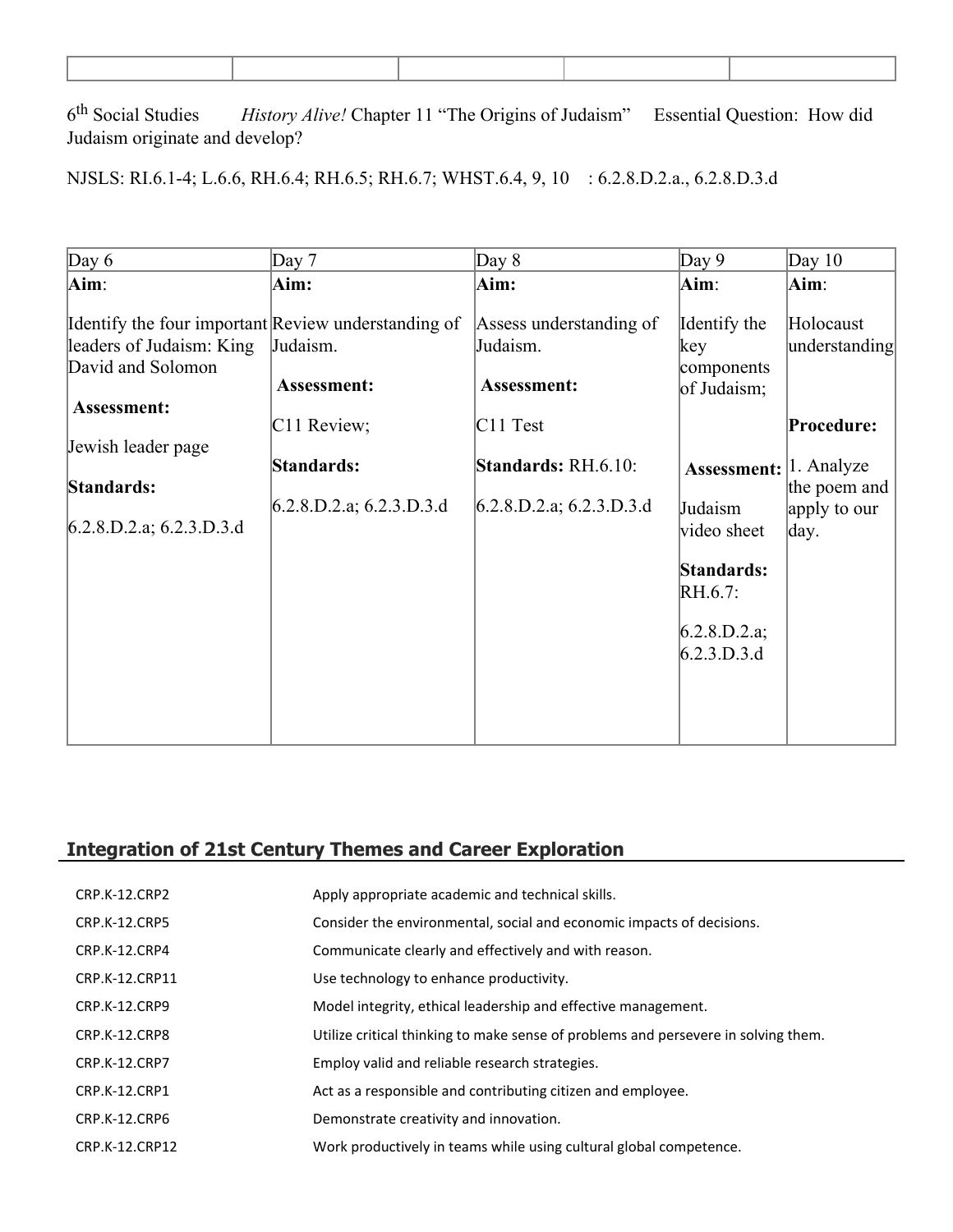## **Technology Integration**

Online textbook and features

Map analysis

Google Classroom

TECH.8.1.8 Educational Technology: All students will use digital tools to access, manage, evaluate, and synthesize information in order to solve problems individually and collaborate and to create and communicate knowledge.

## **Interdisciplinary Connections**

| LA.WHST.6-8.9  | Draw evidence from informational texts to support analysis, reflection, and research.                                                                                                                                                                      |
|----------------|------------------------------------------------------------------------------------------------------------------------------------------------------------------------------------------------------------------------------------------------------------|
| LA.L.6.6       | Acquire and use accurately grade-appropriate general academic and domain-specific<br>words and phrases; gather vocabulary knowledge when considering a word or phrase<br>important to comprehension or expression.                                         |
| LA.WHST.6-8.10 | Write routinely over extended time frames (time for research, reflection,<br>metacognition/self correction, and revision) and shorter time frames (a single sitting or a<br>day or two) for a range of discipline-specific tasks, purposes, and audiences. |
| LA.RH.6-8.4    | Determine the meaning of words and phrases as they are used in a text, including<br>vocabulary specific to domains related to history/social studies.                                                                                                      |
| LA.RH.6-8.5    | Describe how a text presents information (e.g., sequentially, comparatively, causally).                                                                                                                                                                    |
| LA.RH.6-8.7    | Integrate visual information (e.g., in charts, graphs, photographs, videos, or maps) with<br>other information in print and digital texts.                                                                                                                 |
| LA.RI.6.1      | Cite textual evidence and make relevant connections to support analysis of what the text<br>says explicitly as well as inferences drawn from the text.                                                                                                     |
| LA.RI.6.2      | Determine a central idea of a text and how it is conveyed through particular details;<br>provide a summary of the text distinct from personal opinions or judgments.                                                                                       |
| LA.RI.6.3      | Analyze in detail how a key individual, event, or idea is introduced, illustrated, and<br>elaborated in a text (e.g., through examples or anecdotes).                                                                                                      |
| LA.RI.6.4      | Determine the meaning of words and phrases as they are used in a text, including<br>figurative, connotative, and technical meanings.                                                                                                                       |
| LA.WHST.6-8.4  | Produce clear and coherent writing in which the development, organization, voice, and<br>style are appropriate to task, purpose, and audience.                                                                                                             |

# **Differentiation**

Tiered vocabulary sheet for C11 Vocabulary Terms

Vocabulary review Prezi:

[http://prezi.com/st4wbb0ijuns/?utm\\_campaign=share&utm\\_medium=copy&rc=ex0share](http://prezi.com/st4wbb0ijuns/?utm_campaign=share&utm_medium=copy&rc=ex0share)

Scroll readings about the four key leaders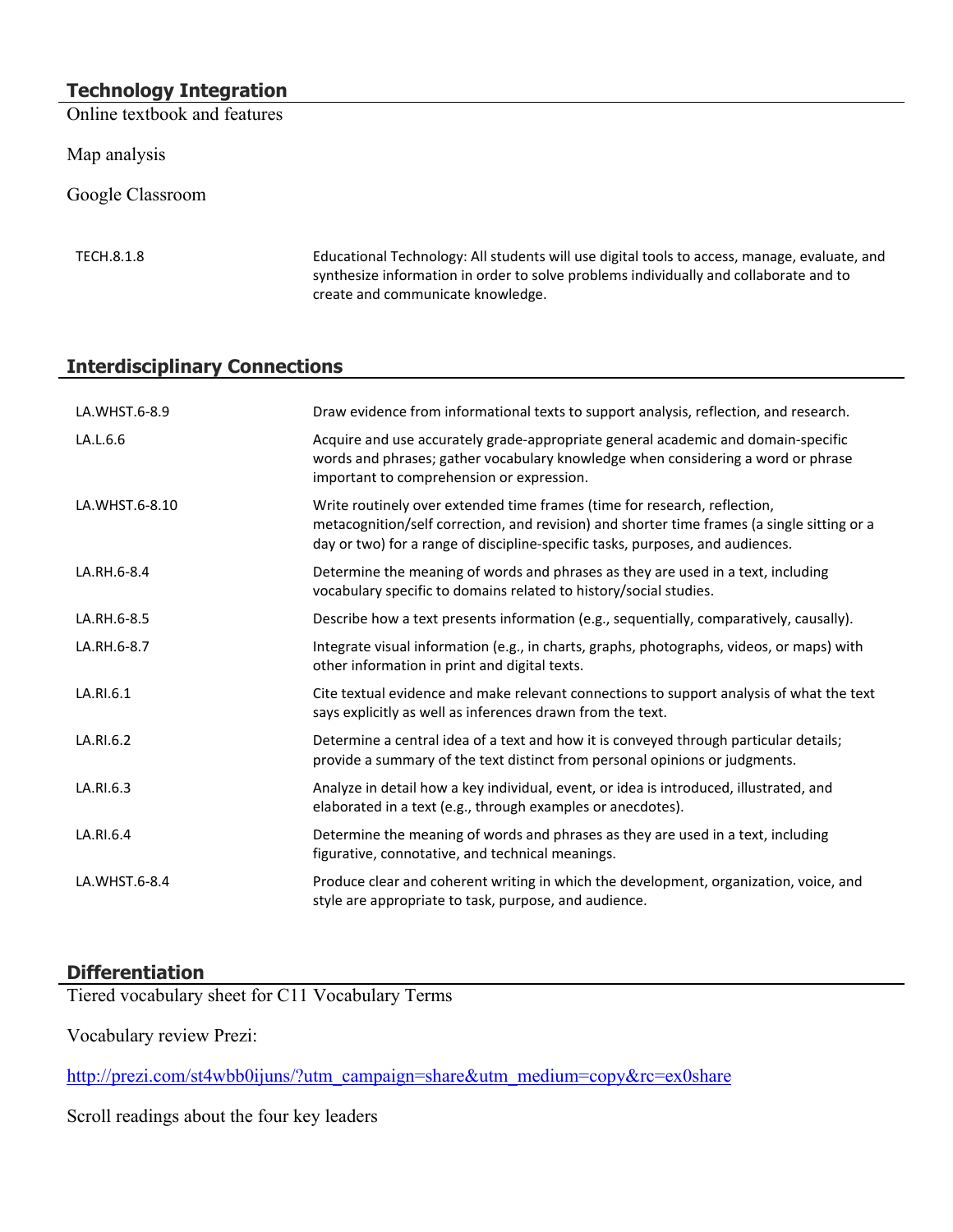Reading levels: students orally read from the text per oral reading expression readiness; add support as needed

Reading comprehension: paraphrase data

Note taking: provide individual copies as needed

Video analysis: tiered sheets

**Prepare a Hint Sheet** Use Guide to Reading Notes to prepare a hint sheet to help students complete their Reading Notes for Sections 4–6. For the first three prompts in each section, list in random order the possible responses provided in the Guide. Omit the names and use pronouns so that students have to match the correct actions, contributions, and quotations to the correct historical figure. As students read their assigned section and later listen to other students' presentations, they should find the appropriate statements to copy into their Reading Notes.

**Compare Ancient Religions** Compare and contrast the religious teachings of the ancient Egyptians with those of the ancient Israelites. Have students work in pairs or groups and complete an appropriate graphic organizer (e.g., Venn diagram, T-chart) summarizing their main ideas. Review as a class, and consider discussing why similarities and differences might exist between the teachings of these two religions.

#### **Modifications & Accommodations**

Utilize IEP and 504 accommodations

#### **Benchmark Assessments**

Sentence construction and Paragraph writing.

#### **Formative Assessments**

See assessments in lesson plans above

#### **Summative Assessments**

See assessments in lesson plans above